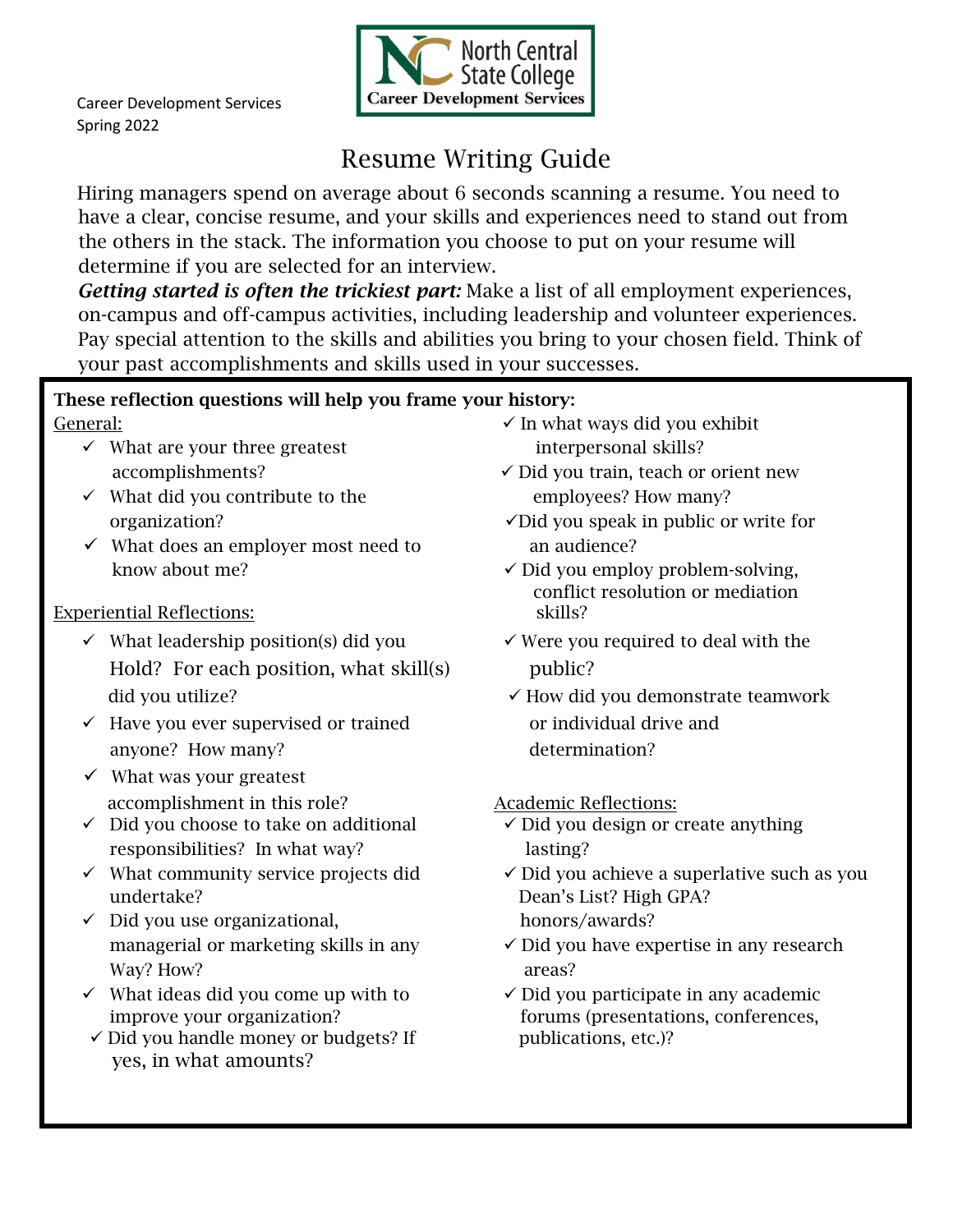

## *Content Categories*

Content for your resume is determined based on the "selling points" relative to the position you are seeking. This could change for every different position to which you apply, particularly if you're applying to different types of jobs. The content is also determined based on your own personal history and experiences. Here are categories normally included on a resume:

Identification Information: Name, current and/or permanent address, phone number(s), and professional email address. Professional email addresses typically contain your name and can be your current school email (i.e., jane.doe@email.com or doejp1234@ncstudent.net, NOT janeROCKS1996@email.com). This is also where you can include links to external sites that highlight your skills, experience, and accomplishments (LinkedIn, personal websites, online portfolios, etc.).

**How can this section be formatted? Here is one example:** 

## **Ima Student**

Student0102@ncstatecollege.edu ● 555-123-3456 ● linkedin.com/in/ima-student 123 Anywhere St., Somewhere, OH 44901

Professional Summary Statement: This *optional* statement should be tailored to the position to which you are applying and should identify your unique or most relevant characteristics. Summary statements help your resume stand out. A good summary statement defines for the reader what your career interests and skills are and the setting(s) in which you would like to use your background. Beginning with a summary statement that describes concisely why you are qualified will help your resume get a closer look.

### **Here is an example:**

### **PROFESSIONAL SUMMARY STATEMENT**

Focused and hardworking business management student. Proven record of commitment, drive, and goal achievement as a four-year varsity athlete. Team player with exceptional interpersonal and presentation skills. Seeking a business internship to expand my skills and abilities in the field.

Education: Include institution, location, graduation date (may be pending or anticipated), degree type (full name of degree, NOT "Associate's"), and area(s) of study (i.e., major).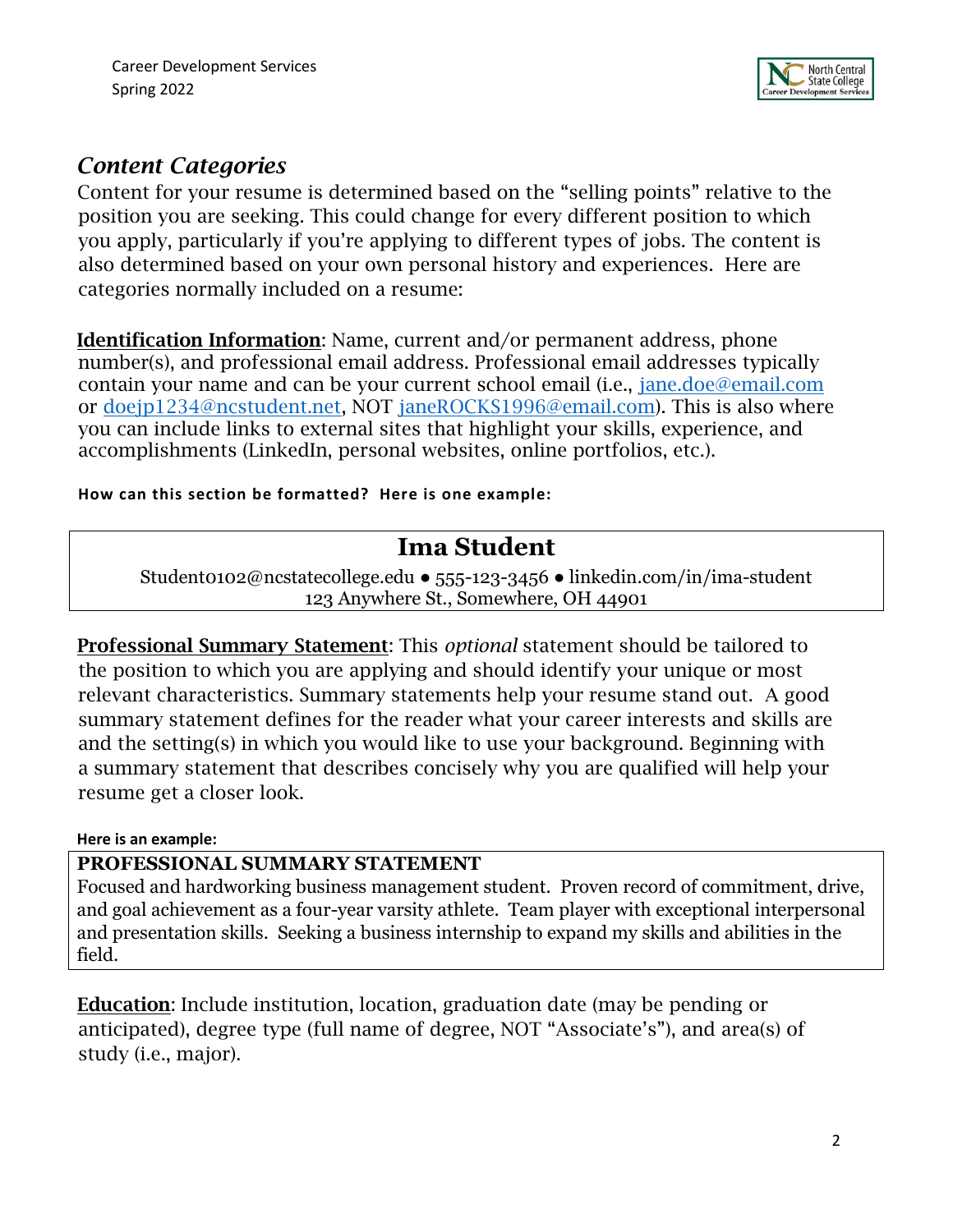

Make sure this section is in reverse chronological order (most recent to least recent). If you are in your first year, you may also include your high school information.

- You may choose to list your GPA in this section. Always list out to two decimal places, and never round up or down (i.e., 3.56, not 3.6 or 3.5).
- You may list your honors and awards in this section, such as participation in the Honors College or Phi Theta Kappa. Or you could create a separate section for activities such as this.
- You may choose to include relevant coursework within or separate from the Education section. Remember, relevant coursework must actually be *relevant* to the job to which you're applying. List the course titles, not the course codes (e.g., Principles of Finance, NOT ACCT 2060)

| <b>EDUCATION</b>                     |                      |  |
|--------------------------------------|----------------------|--|
| <b>North Central State College</b>   | Mansfield, OH        |  |
| <b>Associate of Applied Business</b> | Anticipated May 2025 |  |
| <b>Business Management</b>           |                      |  |
| GPA: 3.5                             |                      |  |
|                                      |                      |  |
| <b>Mansfield Senior High School</b>  | Mansfield, OH        |  |
| High School Diploma                  | <b>June 2020</b>     |  |
|                                      |                      |  |

Experience: This section can include both full-time and part-time work, as well as paid and unpaid internship/co-op/practicum/clinical experiences. Many times, individuals also include relevant volunteer work and extracurricular activities in this section, as well. Your resume can be tailored to your history, so make it fit to your experiences and to the positions to which you're applying. For each entry, list in reverse chronological order:

- The organization's name,
- The city and state where it is located (not the full mailing address),
- Your job title, and
- The date range of employment (using months and/or years, depending on your format)

If you're using a chronological or combined resume format, describe each experience in a bulleted list using action verbs and concise phrases. Descriptions should emphasize skills and accomplishments, NOT tasks. When appropriate, quantify information about your accomplishments.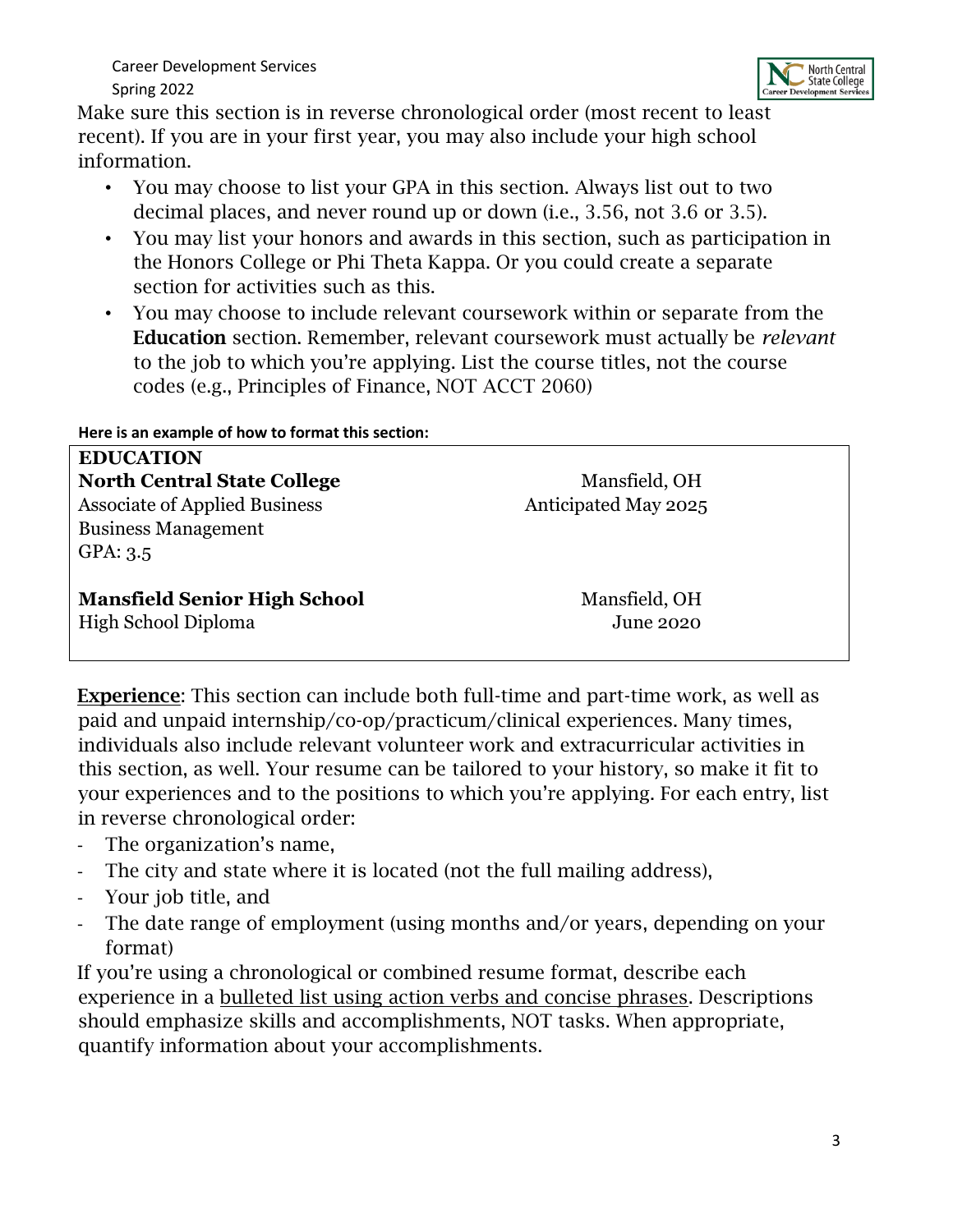

 $\Box$  If you have many experiences, both relevant and not, you can create two sections to add emphasis and focus to your resume: "Related Experience" and "Additional Experience"

**Here is an example of how to format this section:**

| <b>EXPERIENCE</b>                                                                    |                      |
|--------------------------------------------------------------------------------------|----------------------|
| <b>Bob's Restaurant</b>                                                              | Somewhere, OH        |
| <b>Waitress</b>                                                                      | $May 2019 - Present$ |
| • Greet customers, present menu options, and provide detailed information when asked |                      |
| • Place food servings on plates according to orders                                  |                      |
| Exhibit excellent customer service to ensure satisfaction<br>$\bullet$               |                      |
| • Deliver checks and collect bill payments                                           |                      |

## *Additional Sections*

Depending on what experiences you have, you may want to add more/different categories to your resume to reflect your achievements. Here are some suggested categories, however you are not limited to these examples:

Certifications: This is particularly relevant to education, health, and technology majors. List your certifications and their respective dates, anticipated or received.

Honors and Awards: Consider academic, athletic, community, and/or campus recognition.

Extracurricular/Community/Leadership Activities: Your involvement in clubs, etc. indicate to an employer your interests, willingness to accept responsibility, and leadership abilities. This can be a significant factor when you are being considered for employment. Be sure to include offices or other positions of leadership you've been in. Avoid using abbreviations that may be unfamiliar to an employer (i.e., no acronyms).

Volunteer Experience: Include any experiences you have had with community service organizations or projects.

Special Skills: Include any expertise you may have in foreign languages, computer operation and programming, TV/Radio production, technical writing, engineering, or other areas of specialization.

Professional Affiliations: If you have joined any professional associations related to your career field, list dates of involvement. This can include conference participation.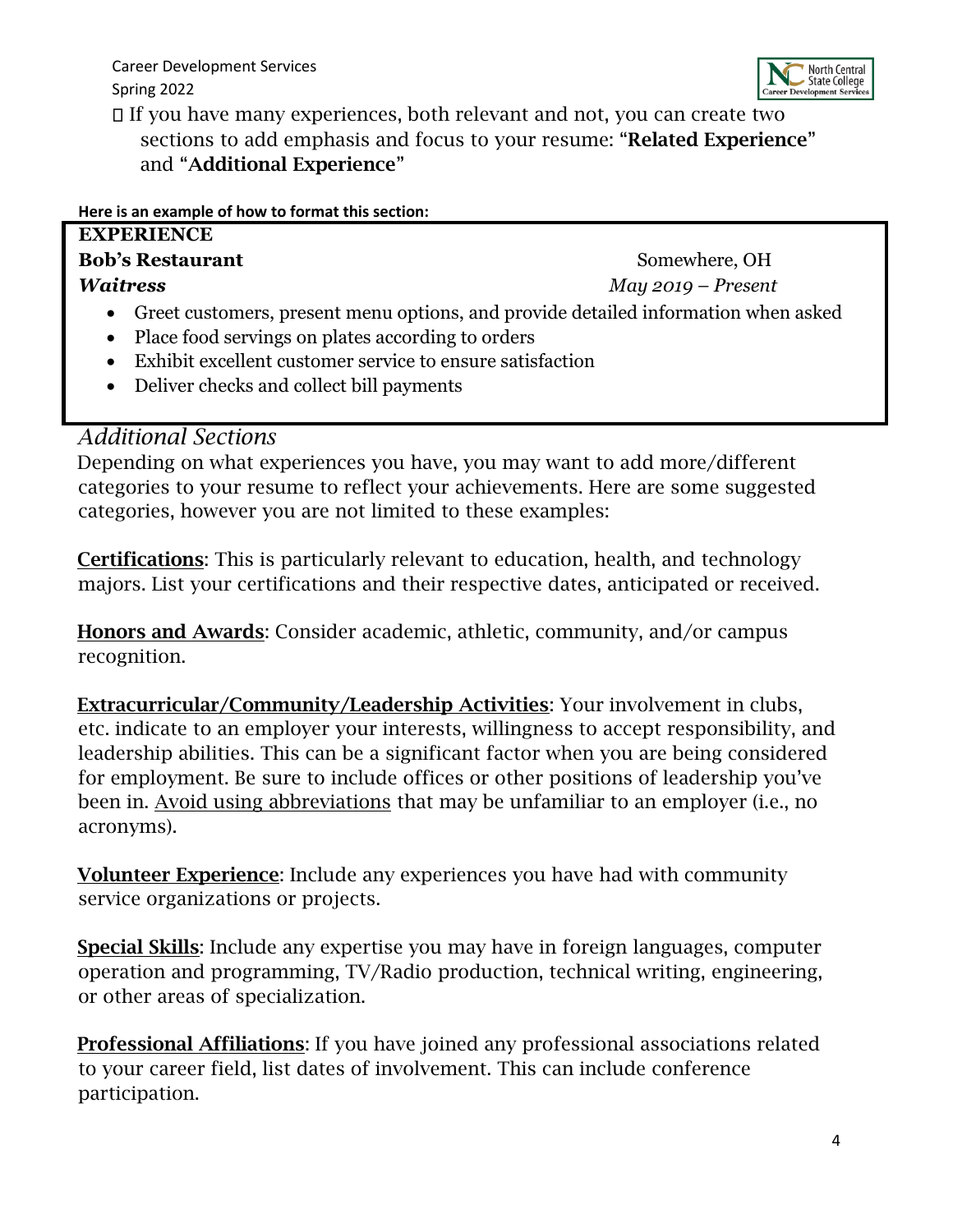

Publications: List by title, any articles, books, stories, or poems you have written which have already been published or are selected to be published.

Research: If you have done extensive research on a topic, particularly if it relates to your chosen career field, you may wish to state the title of the paper or thesis and a brief description of your conclusions or findings. This could also be under the Education section.

Additional Training: List any significant seminars or other training which has given you background or knowledge which will be helpful in your chosen career field.

## *Avoid:*

- Personal information, such as marital status, age, social security information, birth date, health status, children, race, religion, sexual orientation, and country of national origin do not need to be revealed during an application or interview process. It is illegal for hiring managers to ask you questions regarding and hire based on this personal information.
- High school information. At this point in your academic and professional career, you will want to start phasing out your high school information. Hiring managers will know you successfully completed high school requirements if you are currently enrolled in or have graduated from college. You will want to replace this information with more current college or post-high school experiences, such as jobs, internships, co-curricular activities, etc.
- Political, Religious, or Social. Activities that indicate affiliation with any of these types of organizations may unfortunately lead to hiring discrimination, albeit illegal. If you are not concerned with the effect of listing such affiliations, leave them on. If you are concerned, you could create a generic description for the activity or remove it all together.

## *Language*

- $\checkmark$  The use of bullets is optional; however, many hiring managers report that bulleted lists are easier to scan and spotting key words/phrases is quicker than written paragraphs
- $\checkmark$  Use short phrases and clauses with no subject, rather than full sentences, in your descriptions (Experience, History, Skills, etc. sections) A good formula for putting together a bullet:

Action Verb + Skill + Content = Achievement/Experience Statement

- $\checkmark$  The language of a resume is **action-oriented**. Bullets should begin with action verbs. See the action verb handout for examples.
- $\checkmark$  Eliminate extraneous words and irrelevant information. Remember, hiring managers only spend about 6 seconds reading your resume.
- $\checkmark$  Avoid phrases such as "My duties included..." and "Responsible for..."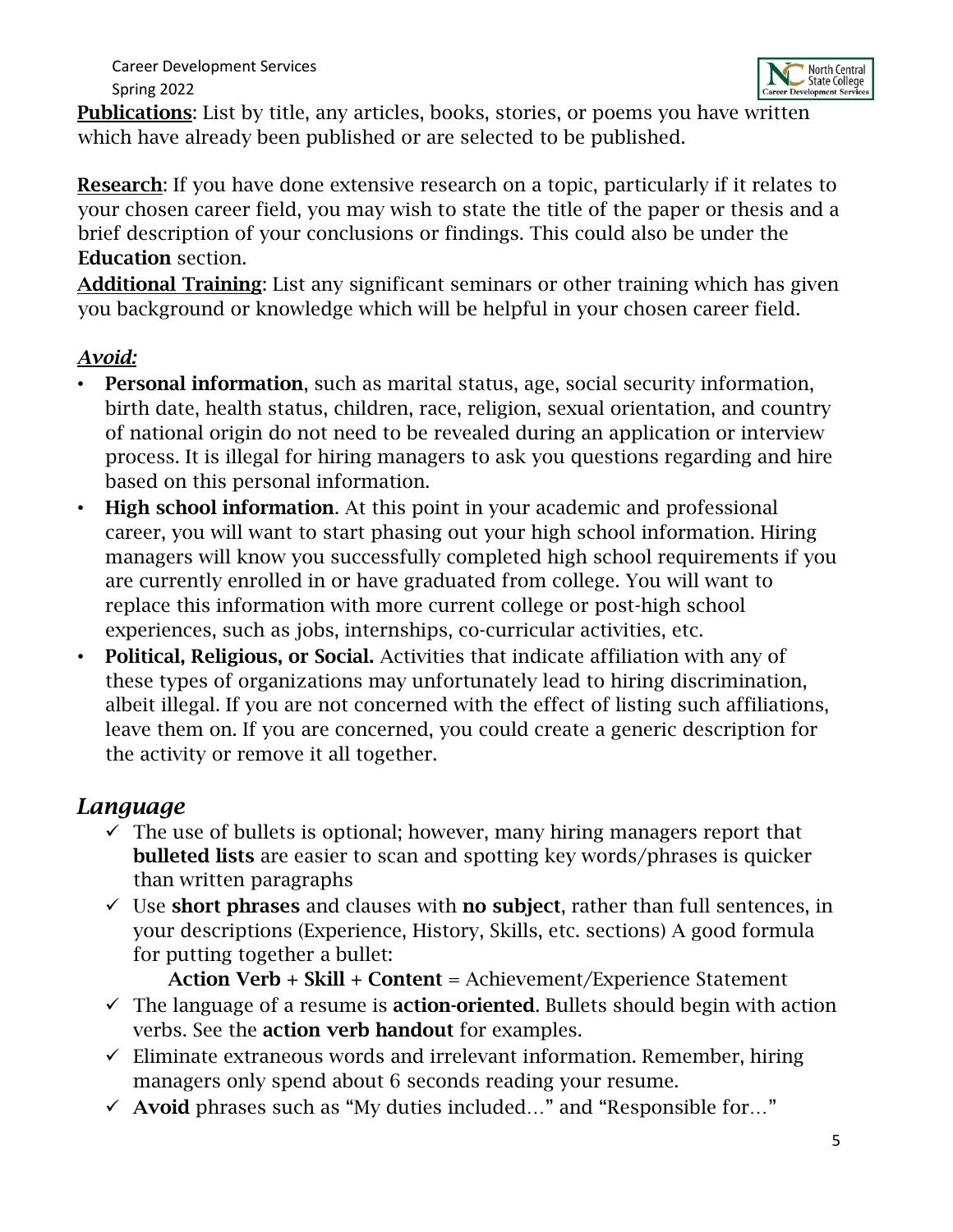

- $\checkmark$  Do not use personal pronouns, such as "I..." and "My.."
- $\checkmark$  There is a fine line between describing your achievements and inflating or exaggerating your responsibilities. Be careful here.
- $\checkmark$  Check and re-check your spelling, grammar, and formatting consistency. One mistake could get your resume thrown out.
- $\checkmark$  Quantify your achievements whenever possible. Numbers can speak louder than action statements. You should prove your statements with data.

## *Skills Evaluation*

Skills and knowledge are acquired:

- ➢ in the classroom;
- $\triangleright$  through paid work experiences/jobs
- ➢ through internships/co-ops, practicums/clinicals, and volunteer experiences; ➢ through participation in clubs, athletics, and even hobbies.

Assess your skills realistically and honestly. Your goal is to show employers what skills you have to offer and how you might apply these skills to the position to which you are applying and to their organization specifically. Work your skills into your resume through the bulleted experience descriptions in a

Skills/Qualifications section or a Job Experience section. Do not simply list buzzwords on your resume, as hiring managers will not believe that you have skills unless you use ACTION VERBS to describe how you attained such skills, why these skills are relevant to the job at hand, or what you achieved with such skill, etc. There are different types of skills to consider:

• Work Content Skills include those skills which relate specifically to being able to do a particular job. These skills could be obtained on the job, in internships, or in hands-on classroom experiences.

## For Example, include skills relating to:

- Graphic arts
- Research
- Marketing
- Human service
- **Emergency medical care**
- Sales/persuasion
- Statistical analysis
- Engineering
- Computer programming
- Mechanical aptitude
- Self-Management Skills include personal strengths that are related to your personality and temperament. These skills could be obtained on the job, in the classroom, or in outside activities that you may or may not list on your resume but would still describe within a Skills/Qualifications section.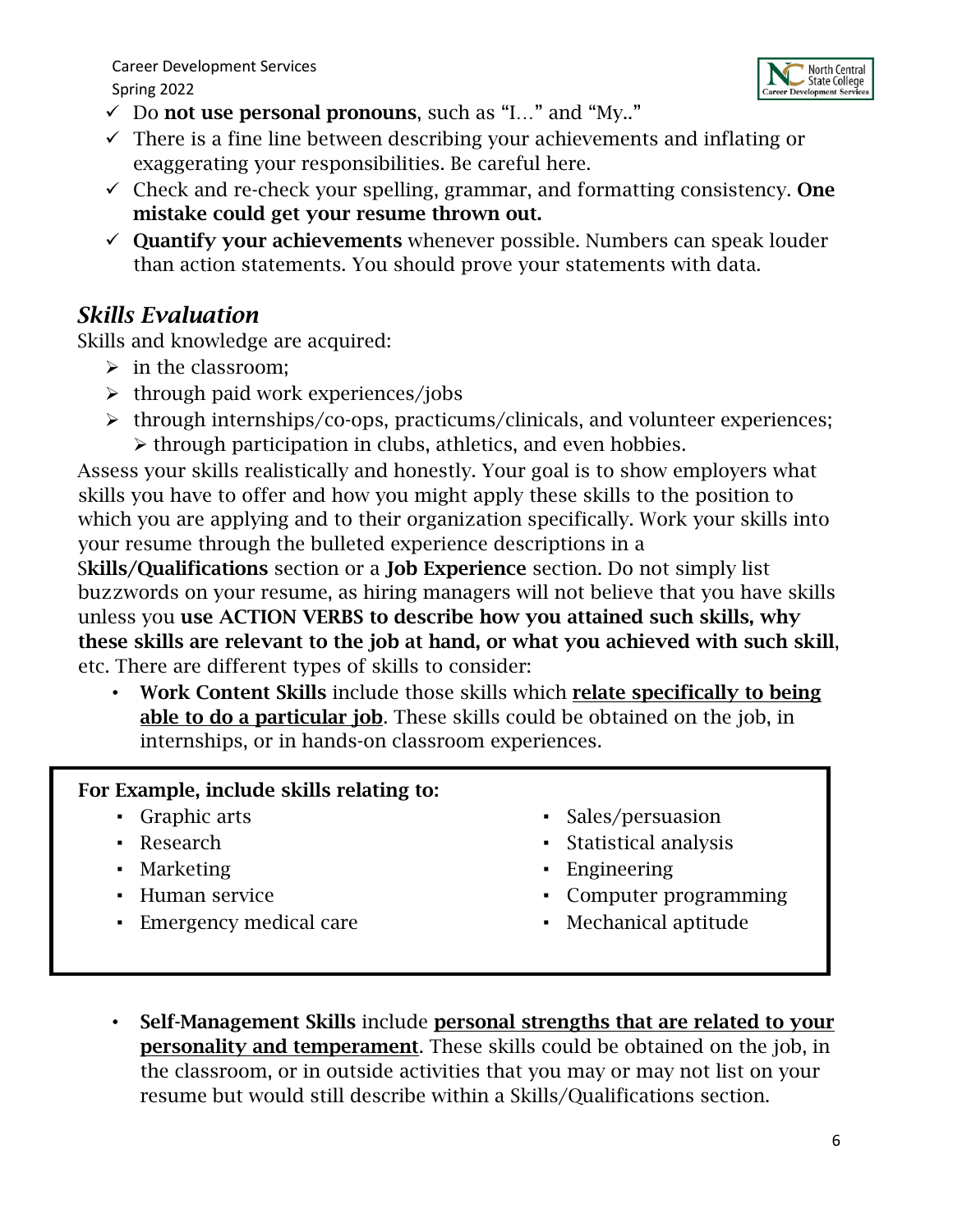

### *For example:*

- Decision making skills
- Maintain confidentiality
- Cooperativeness
- Work under pressure
- Take initiative
- Dependability
- Persistence
- Self Confidence
- Optimism
- Assertiveness
- Patience
- Enthusiasm
- Attention to detail
- Flexibility
- Organization
- Communication
- Collaboration
- Teamwork
- Leadership
- Transferable Skills are general skills which can be applied in a wide variety of work settings and are likely to be especially interesting to hiring managers and prospective employers. These skills can be obtained in any setting.

| For example:                   | <b>Investigative</b>                  |
|--------------------------------|---------------------------------------|
| Communication                  | $\Box$ Research                       |
| $\Box$ Writing                 | $\Box$ Scientific inquiry             |
| $\Box$ Group presentations     | $\Box$ Define problems                |
| $\Box$ Persuasion              | $\Box$ Solve problems                 |
| $\Box$ Selling                 | <b>Work with others/Interpersonal</b> |
| <u>Managerial</u>              | $\Box$ Supervise                      |
| $\Box$ Organization            | $\Box$ Instruct/train                 |
| $\Box$ Attention to detail     | $\Box$ Coach                          |
| $\Box$ Planning                | $\Box$ Advise                         |
| $\Box$ Decision-making         | $\Box$ Work well with team            |
| $\Box$ Time management         | $\Box$ Take criticism well            |
| <b>Creative</b>                |                                       |
| $\Box$ Artistic                |                                       |
| $\Box$ Imaginative with things |                                       |
| $\Box$ Imaginative with ideas  |                                       |
| <b>Numerical</b>               |                                       |
| $\Box$ Budgeting ability       |                                       |
| $\Box$ Manipulating data       |                                       |
| $\Box$ Problem solving         |                                       |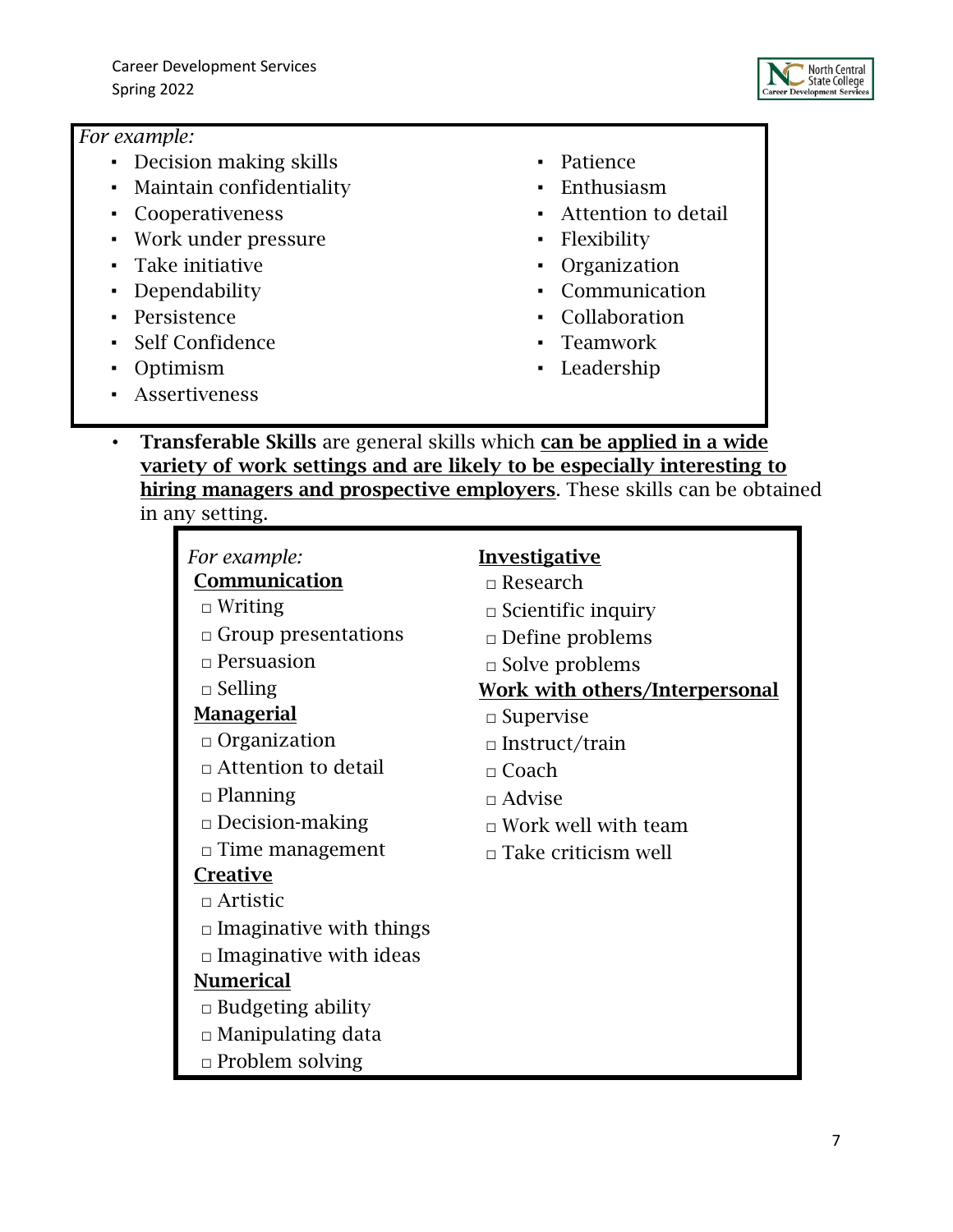

## *Putting It All Together- Example Resumes*

## **Ima Student**

Student0102@ncstatecollege.edu ● 555-123-3456 ● linkedin.com/in/ima-student 123 Anywhere St., Somewhere, OH 44901

#### **PROFESSIONAL SUMMARY STATEMENT**

Focused and hardworking business management student. Proven record of commitment, drive, and goal achievement as a four-year varsity athlete. Team player with exceptional interpersonal and presentation skills. Seeking a business internship to expand my skills and abilities in the field.

#### **EDUCATION**

**North Central State College** Mansfield, OH

Business Management GPA: 3.5

Associate of Applied Business Anticipated May 2025

#### **RELATED COURSEWORK**

- Business Communications
- Human Resource Management
- Business Law & Ethics

#### **EXPERIENCE**

**Bob's Restaurant** Somewhere, OH

*Waitress* May 2019 – Present

- Greet customers, present menu options, and provide detailed information when asked
- Place food servings on plates according to orders
- Exhibit excellent customer service to ensure satisfaction
- Deliver checks and collect bill payments

#### **ABC Hardware** Somewhere, OH

**Customer Service Representative** September 2016 - April 2019

- Provided customer service and managed all aspects of daily operations in a fast-paced environment
- Performed store closing procedures, including auditing cash registers and completing security checklist
- Trained and monitored new employees to establish an efficient and productive work environment

#### **LEADERSHIP & VOLUNTEER EXPERIENCE Habitat for Humanity** July 2020

- Appointed as cohort team leader of 15 volunteers after three weeks on site
- Created team schedules and logged hours worked in Excel spreadsheets

### **Salvation Army Bell Ringer** December 2019

**•** Contributed toward fostering team-wide enthusiasm and engagement, leading team to reach 110% of projected fundraising goal

#### **SKILLS**

**Computer skills:** Proficient in Microsoft Word, Excel, PowerPoint, Access, and Outlook; SPSS; Adobe Creative

**Language skills:** Basic American Sign Language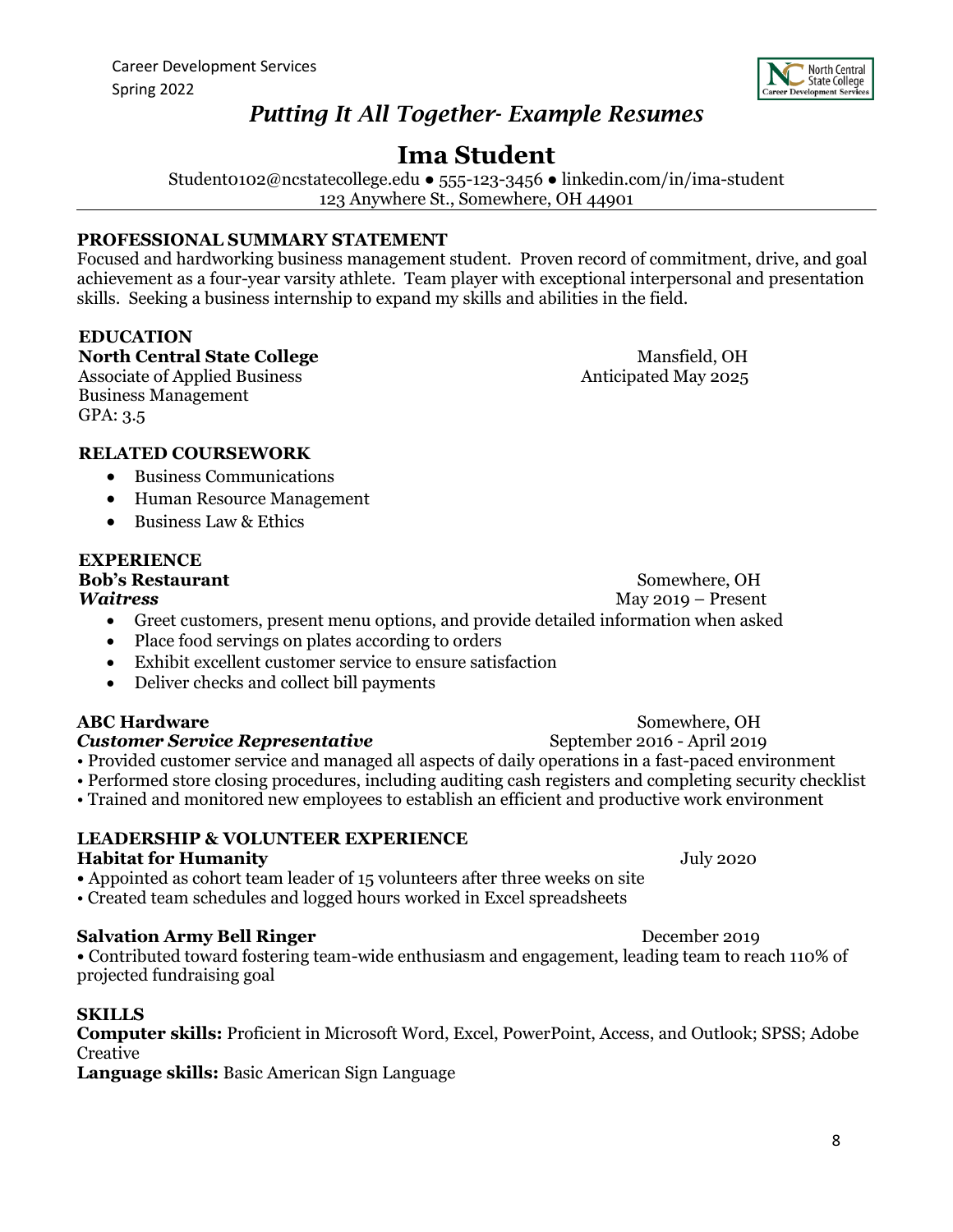

# Ima Freshman

123 Main Street Mansfield, Ohio 44907 freshman@ncstatecollege.edu 419-555-1111

## **EDUCATION**

North Central State College Mansfield, Ohio Associate of Applied Business-Management Anticipated Graduation: May 2019 GPA: 3.5

## **EXPERIENCE**

Smith's Family Diner Mansfield, Ohio Server April 2017-Present

- Explain menu options, operate cash register, and assist with preparing orders
- Interact with customers in a friendly, professional manner
- Accuracy checks for register range between 95-100%

KOA Campgrounds **Mansfield, Ohio** Camp Counselor Summer 2015 & 2016

- Organized and led daily activities, including
- Implemented programs for campers
- Responsible for the general safety and development, growth, and skill achievement of campers

### **SKILLS**

Computer: Proficient in MS Word and PowerPoint. Some experience in MS Excel Language: Conversant in Spanish

### **ACTIVITIES AND LEADERSHIP**

National Honor Society, Maple High School, 2015 & 2016 Big Brothers Big Sisters, Volunteer, 2016-Present Basketball Team, Maple High School, 2014-2017